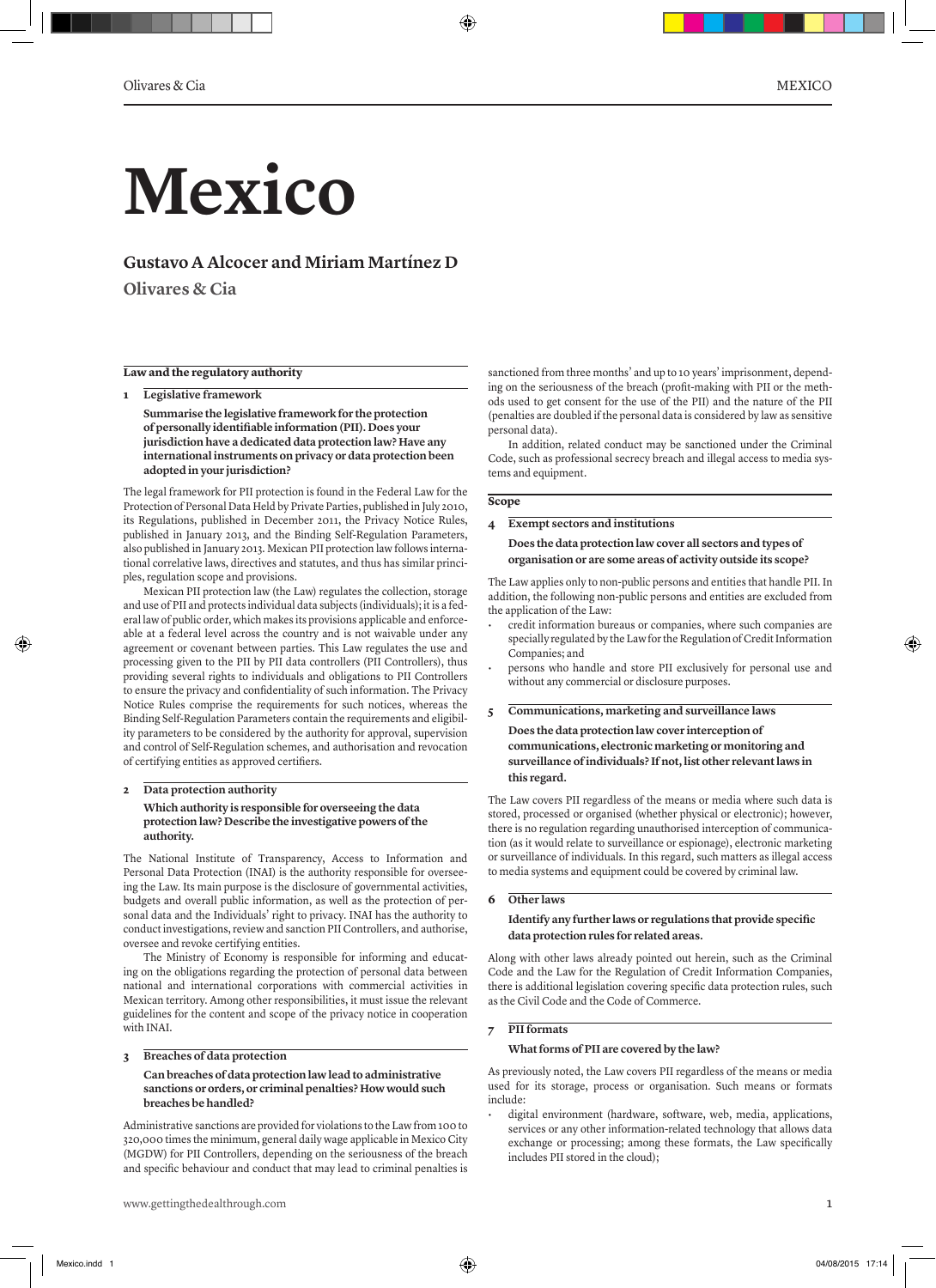- electronic support (storage that can be only accessed by the use of electronic equipment that processes its contents in order to examine, modify or store the PII, including microfilm); and
- physical support (storage medium that does not require any device to process its content in order to examine, modify or store the PII or any plain sight intelligible storage medium).

#### **8 Extraterritoriality**

# **Is the reach of the law limited to data owners and data processors established or operating in the jurisdiction?**

Mexican PII protection laws are not limited to PII Controllers established or operating in Mexican territory. Although the Law does not provide a specific reach or scope of its applicability, the Regulations to the Law do. In this regard, such regulations (and, therefore, the Law), in addition to being applicable to companies established or operating under Mexican law (whether or not located in Mexican territory) apply to companies not established under Mexican law that are subject to Mexican legislation derived from the execution of a contract or under the terms of international law.

Additionally, Mexican regulations on PII protection apply: (i) to company establishments located in Mexican territory; (ii) to persons or entities not established in Mexican territory but using means located in such territory, unless such means are used merely for transition purposes that do not imply a processing or handling of PII; and (iii) when the PII Controller is not established in Mexican territory but the person designated as the party in charge of the control and management of its PII (a service provider) is.

In the case of individuals, the establishment will mean the location of the main place of business or location customarily used to perform their activities or their home.

#### **9 Covered uses of PII**

#### **Is all processing or use of PII covered? Is a distinction made between those who control or own PII and those who provide services to owners?**

Mexican PII protection law makes a distinction between PII Controllers and those who provide services to owners, where this latter are independent third parties who may be engaged by the PII Controller in order to be the parties responsible of the PII processing and handling. While it is not mandatory to have this third-party service provider, should a company (PII Controller) engage such services, it shall have a written agreement stating all the third party's responsibilities and limitations in connection with the PII.

#### **Legitimate processing of PII**

# **10 Legitimate processing – grounds Does the law require that the holding of PII be legitimised on specific grounds, for example to meet the owner's legal obligations or if the individual has provided consent?**

- The law provides eight main standards for the processing of PII:
- legality: PII Controllers must always handle PII in accordance with the law. All personal data shall be lawfully collected and processed, and its collection shall not be made through unlawful or deceitful means;
- consent: PII Controllers must obtain consent from individuals for the processing and disclosure of their PII. In this regard, consent of individuals shall not be required if:
	- PII is contained in publicly available sources;
	- PII cannot be associated with the individual, or if by way its structure or content cannot by associated with the individual;
	- PII processing is intended to fulfil obligations under a legal relationship between the PII Controllers and individuals;
	- there exists an emergency situation in which the individual or its properties may be potentially damaged;
	- PII is essential for certain medical or health matters where the individual is unable to provide consent under applicable laws; or
	- a resolution is issued by a competent authority to process and disclose PII, without the required consent;
- information: PII Controllers must notify the individual of the existence and main characteristics of the processing that will be given to the PII;
- quality: PII handled must be exact, complete, pertinent, correct and up-to-date for the purposes for which it has been collected.
- purpose ('finality principle'): PII may only be processed in order to fulfil the purpose or purposes stated in the privacy notice provided to the individual;
- loyalty: PII Controllers must protect individuals' interests when handling their PII;
- proportionality: PII Controllers may only handle the PII necessary for the purpose of the processing; and
- responsibility: PII Controllers are responsible for the processing of the PII under their possession.

#### **11 Legitimate processing – types of data**

#### **Does the law impose more stringent rules for specific types of data?**

The law makes a distinction regarding 'sensitive' PII. This information is deemed the most personal of the individual, and if mistreated, could lead to discrimination or to general risk to the individual (ie, racial or ethnic origin, present or future health status, genetic information, religion, political opinions, union membership or sexual orientation).

In view of this, the Law provides more stringent rules for the processing of this sensitive PII, such as the obligation for PII Controllers to always get written and express consent from individuals for the processing of their sensitive PII. Likewise, PII Controllers may not hold sensitive PII without justified cause pursuant to the purpose of the processing.

Several additional limitations apply to the general handling of this type of information (eg, PII Controllers must use their best efforts to limit the processing term of sensitive PII, the privacy notice must expressly point out the nature of such information when required; and, as previously pointed out, when it comes to penalties for the breach or mistreatment of PII, these may double when processing sensitive PII).

# **Data handling responsibilities of owners of PII**

# **12 Notification**

⊕

◈

#### **Does the law require owners of PII to notify individuals whose data they hold? What must the notice contain and when must it be provided?**

The PII Controller must have a privacy notice available for all individuals whose data is in their possession or collected for use and processing.

- The privacy notice should contain at least the following information:
- the identity and address of PII Controller;
- the purpose of the processing;
- the mechanisms provided by the PII Controller to the individuals to limit the use or disclosure of the information;
- means for individuals to exercise their rights to access, rectify, cancel or oppose to the processing of their PII;
- any transfer of the PII to be made, if applicable;
- the procedure and means by which the PII Controller should notify the individuals any modification in such privacy notice; and
- regarding sensitive PII, the Privacy Notice shall expressly state that the information is of sensitive nature.

In addition and pursuant to the new Privacy Notice Rules, the notice must take into account the following characteristics:

- inaccurate, ambiguous or vague phrases must not be used;
- the individuals' profile must be taken into account;
- if an individual's consent is granted through check marks in text boxes, these must not be pre-checked; and
- reference to texts or documents not available to individuals must be omitted.

# **13 Exemption from notification When is notice not required?**

A privacy notice is not necessary when:

- (i) exemption is available in a specific provision of applicable law;
- (ii) the data is available in public sources;
- (iii) PII data is subject to a prior dissociation procedure (anonymised data);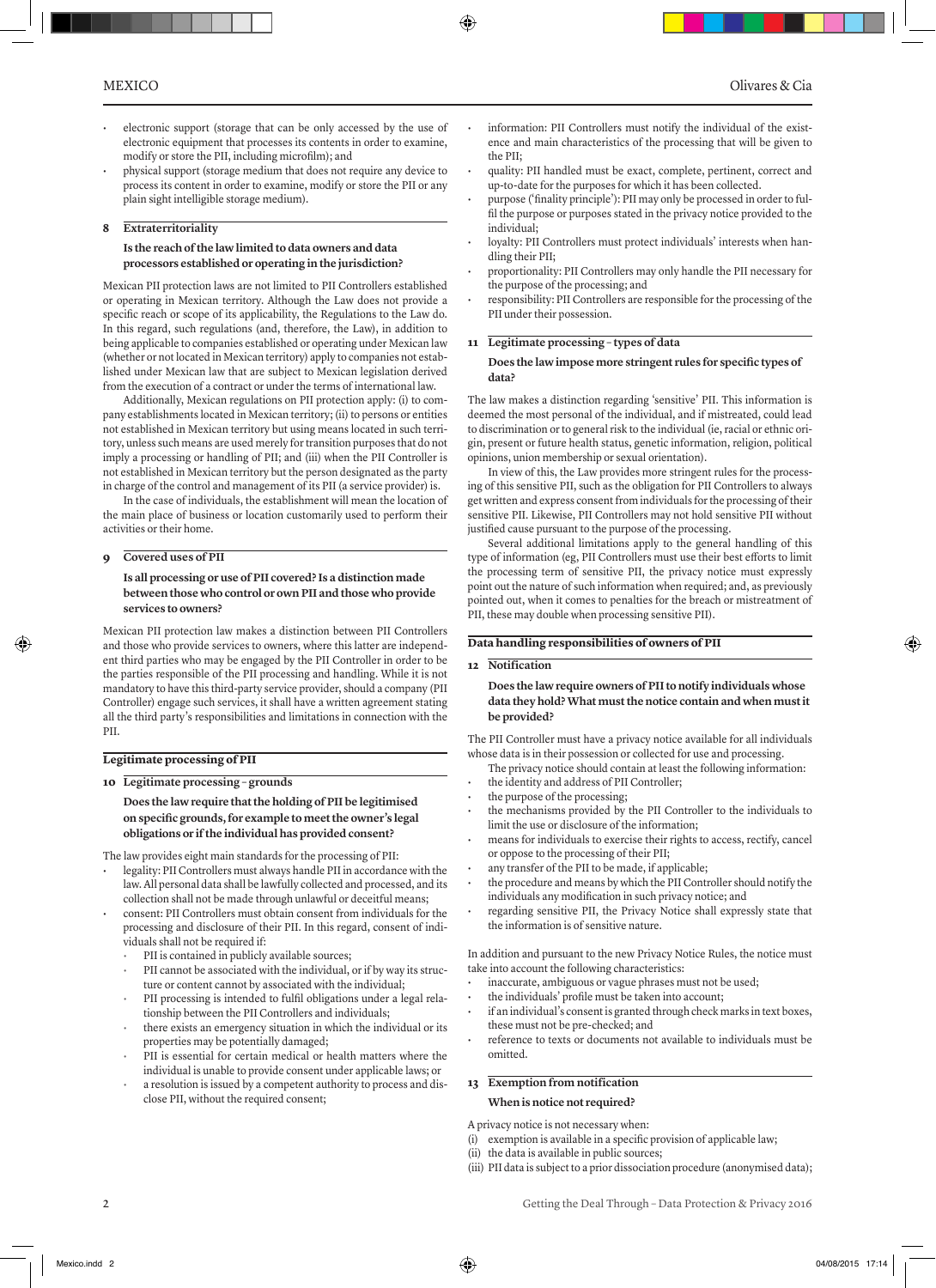- (iv) there is an existing legal relationship between the individual and the PII Controller;
- (v) there is an emergency situation that could potentially harm an individual or his or her property;
- (vi) it is essential for medical attention, prevention, diagnosis, health care delivery, medical treatment or health services management, where the individual is unable to give consent in the terms established by the General Health Law and other applicable laws, and said processing of data is carried out by a person subject to a duty of professional secrecy or an equivalent obligation, or
- (vii) a resolution is issued by a competent authority.

#### **14 Control of use**

# **Must owners of PII offer individuals any degree of choice or control over the use of their information? In which circumstances?**

The Law provides individuals with 'ARCO' rights: to access (the right to know what information is being held and handled by the PII Controller), rectify (the right to request at any time that PII Controller correct the PII that is incorrect or inaccurate), cancel (the right to request the PII to stop treating their PII) or oppose (the right to refuse the processing of their PII) the processing of their PII.

#### **15 Data accuracy**

#### **Does the law impose standards in relation to the quality, currency and accuracy of PII?**

As pointed out in question 10, PII has to fulfil the standard of quality (PII should be exact, complete, pertinent, correct and up to date).

Quality is presumed when PII is provided directly by the individual, and remains such until the individual does not express and prove otherwise, or if the PII Controller has objective evidence to prove otherwise.

When personal data has not been obtained directly from the individual, the PII Controller must take reasonably means to ensure the quality standard is maintained.

#### **16 Amount and duration of data holding**

#### **Does the law restrict the amount of PII that may be held or the length of time it may be held?**

The Law provides a 'need to hold basis'; PII Controllers must not hold PII any longer than the time required to fulfil its purpose (as pointed out in the privacy notice). After the purpose or purposes have been achieved, a PII Controller must delete the data in its collection after blocking them for subsequent suppression.

# **17 Finality principle**

# **Are the purposes for which PII can be used by owners restricted? Has the 'finality principle' been adopted?**

As pointed out in question 10, the Law does provide a 'finality principle', whereby a PII Controller is restricted to using the PII only in order to fulfil the purpose or purposes stated in the privacy notice provided to the individual, the purpose of which must comply with the legality standard. If the PII Controller intends to process data for other purposes that are not compatible with, or similar to, the purposes set out in the privacy notice, an individual´s consent must be collected again for such purposes.

#### **18 Use for new purposes**

#### **If the finality principle has been adopted, how far does the law allow for PII to be used for new purposes? Are there exceptions or exclusions from the finality principle?**

The PII Controller is not allowed to use PII for any purposes other than that authorised or notified to the individual, unless such new purpose is authorised by or notified to (in such cases where express authorisation is not required) the individual, or unless such use is explicitly authorised by law or regulation.

# **19 Security obligations**

**Security** 

⊕

#### **What security obligations are imposed on data owners and entities that process PII on their behalf?**

PII Controllers or entities in charge of processing PII must take and observe various security measures for the protection of the PII, including administrative, physical and technical measures.

Administrative measures must be taken, such as actions and mechanisms for the management, support and review of the security in the information on an organisational level, the identification and classification of the information, as well as the formation and training of the personnel, in matters of PII.

In addition, certain physical measures such as actions and mechanisms – technological or otherwise – designed to prevent unauthorised access, damage or interference to the physical facilities, organisational critical areas equipment and information, or to protect mobile, portable or easy to remove equipment within or outside the facilities.

Technological measures must also be taken, including controls or mechanisms, with measurable results, that ensure that:

- access to the databases or the information is by authorised personnel only;
- the aforementioned access is only in compliance to authorised personnel's required activities in accordance with his or her duties;
- actions are included to acquire, handle, develop and maintain safety on the systems; and
- there is correct administration on the communications and transactions of the technology resources used for the processing of PII.

Other actions that must be taken include:

- making an inventory on the PII and the systems used for its in processing;
- determining the duties and obligations of the people involved in the processing;
- conducting a personal data risk analysis (assessing possible hazards and risks to the PII of the company);
- establishing security measures applicable to PII;
- conducting an analysis for the identification of security measures already applied and those missing;
- making a work plan for the implementation of any security measures missing as a result of the aforementioned analysis;
- carrying out revisions and audits;
- training to the personnel in charge of the processing of PII; and • maintaining a register of the PII databases.

#### **20 Notification of security breach**

#### **Does the law include obligations to notify the regulator or individuals of breaches of security?**

PII Controllers must notify individuals if any of their personal data is breached. Such notice must include:

- the nature of the incident;
- the personal data compromised;
- details to the individual of the measures that the PII Controller may take to protect his or her interests;
- any corrective actions taking place immediately; and
- any means by which the individual may find more information on the subject.

In the case of a violation of PII, the PII Controllers must analyse the causes of its occurrence and implement the corrective, preventive and improving actions to adapt the corresponding security measures to avoid the repetition of the violation.

#### **Internal controls**

**21 Data protection officer**

**Is the appointment of a data protection officer mandatory? What are the data protection officer's legal responsibilities?**

It is mandatory for the PII Controller (or manager) to appoint an officer (person or department) in charge of the PII, who will be in charge of attending to and taking care of individual requests in order to exercise any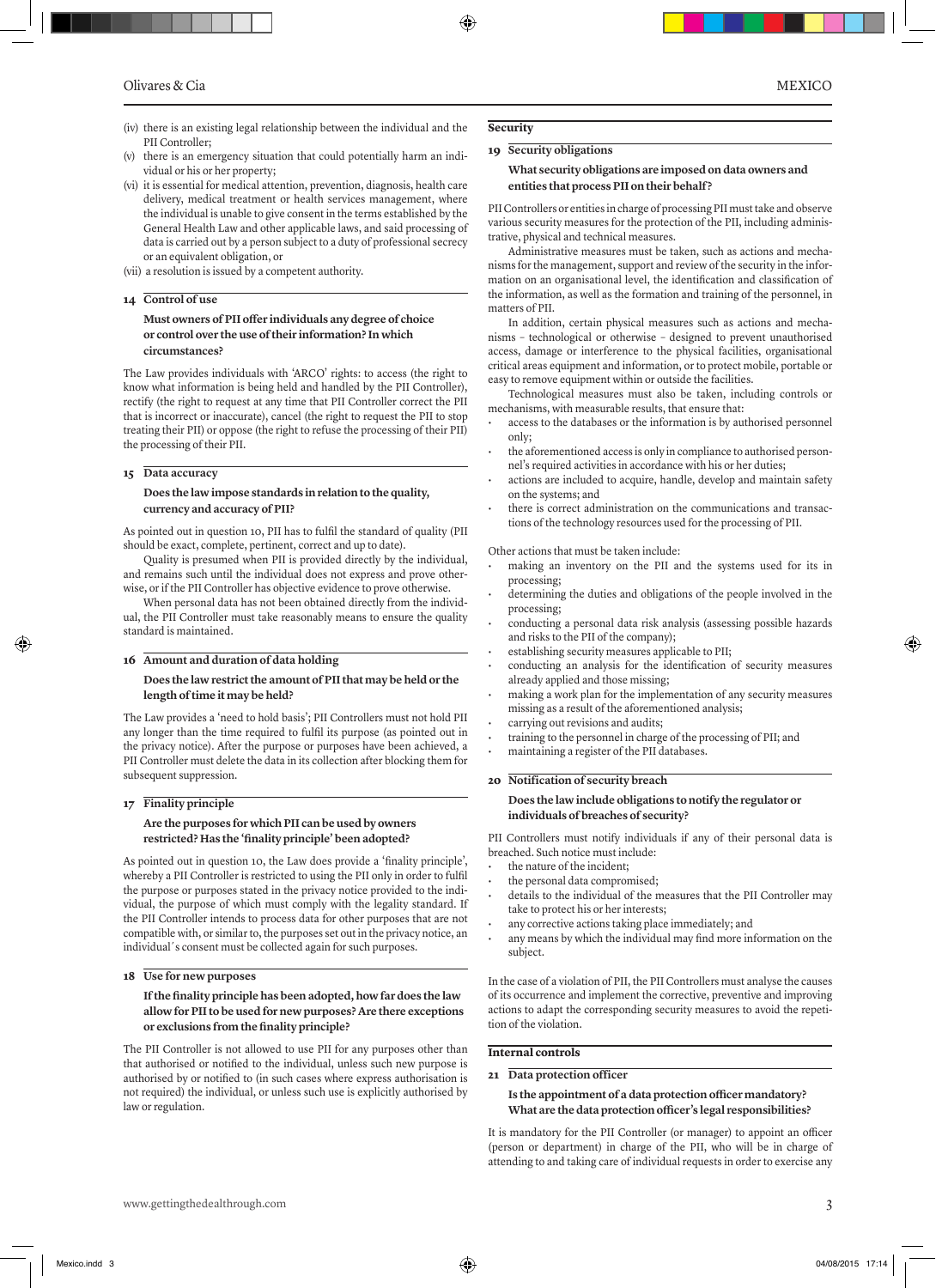⊕

of their rights provided by the Law. Likewise, this officer must promote the protection of PII within the company.

#### **22 Record keeping**

#### **Are owners of PII required to maintain any internal records or establish internal processes or documentation?**

Although the Law does not specify record keeping as a mandatory requirement, as previously mentioned, it is recommended that PII Controllers have a PII database, as well as a register on the means and systems used for the storage of those databases, in order to provide the maximum security for the PII under their possession or control.

#### **Registration and notification**

#### **23 Registration**

#### **Are owners and processors of PII required to register with the supervisory authority? Are there any exemptions?**

There is no need for PII Controllers or processors to register with INAI; however, INAI has the authority to request a surprise inspection to monitor that the PII Controllers are complying with the Law and Regulations.

**24 Formalities**

**What are the formalities for registration?**

Not applicable.

# **25 Penalties**

**What are the penalties for a data owner or processor for failure to make or maintain an entry on the register?**

Not applicable.

**26 Refusal of registration**

**On what grounds may the supervisory authority refuse to allow an entry on the register?** 

Not applicable.

#### **27 Public access**

**Is the register publicly available? How can it be accessed?**

Not applicable.

#### **28 Effect of registration**

**Does an entry on the register have any specific legal effect?**

Not applicable.

#### **Transfer and disclosure of PII**

#### **29 Transfer of PII**

#### **How does the law regulate the transfer of PII to entities that provide outsourced processing services?**

In order to explain the regulations on transfer of PII, it must first be understood that the Law defines transfer of PII as the communication of PII to third parties, whether inside or outside Mexico, other than from the PII Controller, the officer in charge or the service provider (PII controlling company).

Transfer of PII to entities that provide PII processing services is not construed as a transfer of PII per se, therefore, any such transfer of PII will be the responsibility of the PII Controller and, thus, the PII Controller will be liable for any risk or breach in the PII information.

#### **30 Restrictions on disclosure**

# **Describe any specific restrictions on the disclosure of PII to other recipients.**

Any transfer of PII (as defined by the Law) must be made with the individual's consent, unless otherwise provided by Law (certain exceptions to consent apply). PII disclosure to other recipients must be made under the same conditions as it was received by the PII Controller, so, in the case of

#### **Update and trends**

INAI has recently launched the PII Certification System that will be comprised of the Ministry of Economy and certifying entities, taking a first step towards a robust self-regulation system for the treatment of PII.

such disclosure, the PII Controller will be able to demonstrate that it was communicated under the conditions as the individual provided such PII. The original PII Controller always has that burden of proof in these cases.

## **31 Cross-border transfer**

**Is the transfer of PII outside the jurisdiction restricted?** 

The following transfers are allowed without restrictions:

- (i) where the transfer is made pursuant to a law or treaty to which Mexico is party;
- (ii) where the transfer is necessary for medical diagnosis or prevention, health care delivery, medical treatment or health services management;
- (iii) where the transfer is made to holding companies, subsidiaries or affiliates under common control of the PII Controller or to a parent company or any company of the same group as the PII Controller operating under the same internal processes and policies;
- (iv) where the transfer is necessary pursuant to an agreement executed or to be executed in the interest of the individual between the PII Controller and a third party;
- where the transfer is necessary or legally required to safeguard public interest or for the administration of justice;
- (vi) where the transfer is necessary for the recognition, exercise or defence of rights in a judicial process; and
- (vii) where the transfer is necessary to maintain or to comply with a legal relationship between the PII Controller and the individual.

Cross-border PII transfer is allowed as long as such transfer is made by written agreement (or similar) detailing all the conditions under which the PII Controller received the PII, as well as a description of each party's obligations and the purpose of the transfer. The receiving party will have the same obligations as a PII Controller and it will be considered as such.

# **32 Notification of transfer**

# **Does transfer of PII require notification to or authorisation from a supervisory authority?**

There is no mandatory notification or authorisation required from supervising authority. The Law only provides that the PII Controller may, if it deems necessary, request an opinion from INAI regarding the compliance of any international PII transfer with the Law.

# **33 Further transfer**

**If transfers outside the jurisdiction are subject to restriction or authorisation, do these apply equally to transfers to service providers and onwards transfers?** 

Not applicable. Transfers outside the jurisdiction are not subject to restriction or authorisation.

#### **Rights of individuals**

# **34 Access**

#### **Do individuals have the right to see a copy of their personal information held by PII owners? Describe any limitations to this right.**

Among the main rights of individuals (ARCO rights – see question 35) is the right to access a copy of the information being held and treated by the PII Controller. This right may be limited for national security reasons, regulations on public order, public security and health or for the protection of third-party rights, and with the limitations provided in the applicable laws, or through a resolution of a competent authority.